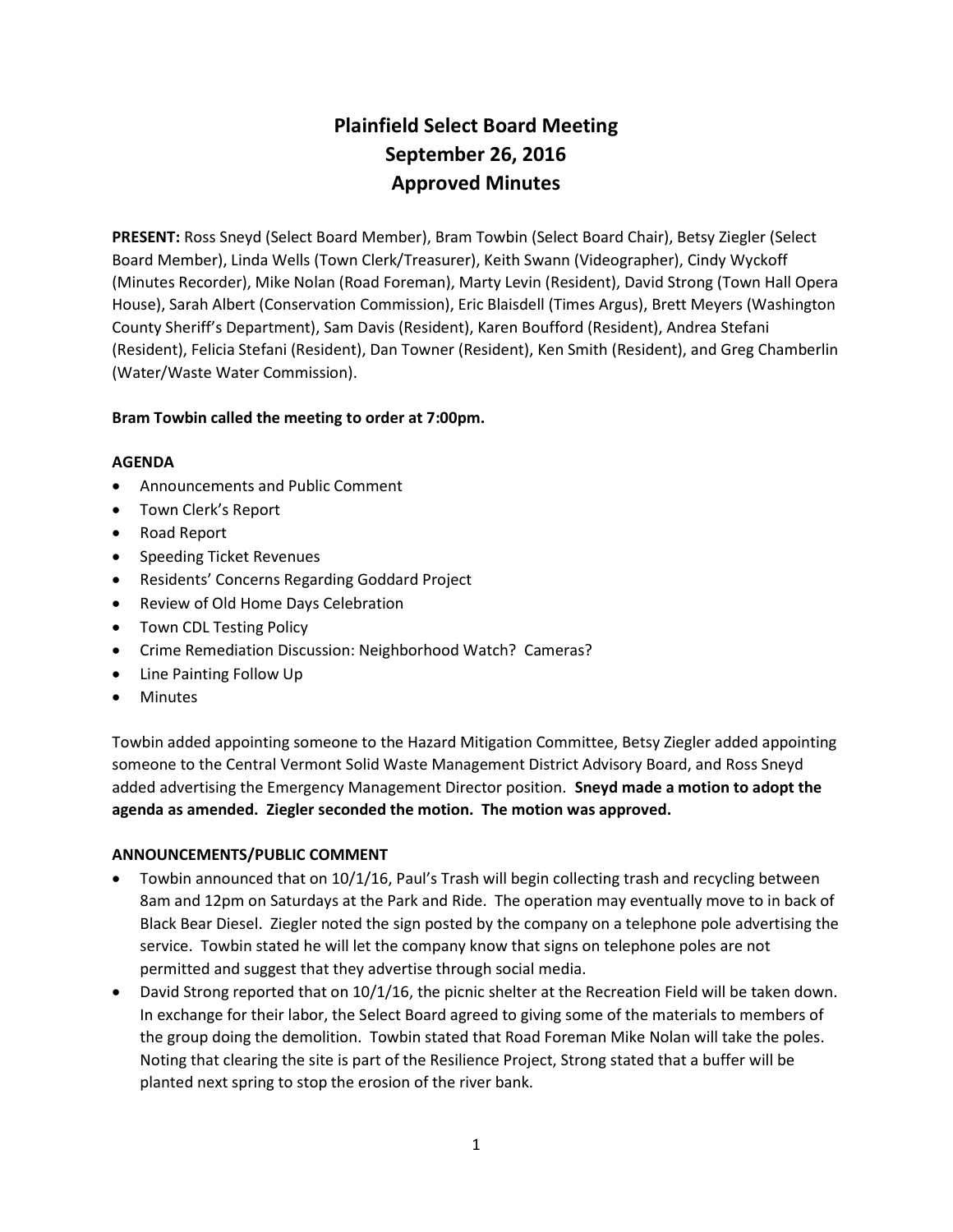- Strong noted that the new roof on the Town Hall Opera House should be completed by early next week, stating that repairs are needed to some rotted fascia boards underneath the roof. The roofers are trying to reproduce the profile for the replacement boards to match the original materials for historic reasons. Strong will give a final report once all of the work is completed. Towbin thanked him for his work on the project.
- Strong reported that an emergency fund appeal is being mounted by the Friends of the Town Hall Opera House to replace the piano at the facility. There is a quality piano available that has been offered at half price in the amount of \$5,000. The board of the Friends of the Town Hall Opera House suggested raising the funds in memory of Strong's mother, who was a pianist, and Strong is appealing for support from members of his family. Hopes are that the piano will be there in time for the beginning of the opera series on 10/14/16. In terms of disposing of the existing piano, Towbin noted the restriction on moving ivory, if the piano contains any, across state lines. People wishing to donate money for the new piano should contact Strong via email at dstrong@vtlink.net and indicate the amount they would like to pledge.
- Conservation Commission member Sarah Albert presented a printer's proof for the two signs to be posted at the Town Forest parking lots specifying the hours of operation. She will contact Road Foreman Nolan for poles on which to mount them.

## TOWN CLERK'S REPORT

- Town Clerk/Treasurer Linda Wells, noting the State's effort to go paperless, requested approval from the Select Board to delegate authority to her to receive Act 250 applications, which she will circulate and post. Sneyd made a motion to designate Linda Wells as the recipient of Act 250 applications. Ziegler seconded the motion. The motion was approved.
- Wells asked if the Select Board had approved the draft permitting language for the Use of Right-of-Way. After determining that the language had been agreed to but not voted on at a previous meeting, Ziegler made a motion to approve the Permit for the Use of Right-of-Way language as amended. Sneyd seconded the motion. The motion was approved.
- Wells and Towbin presented the names of people to be appointed to various boards and committees as follows:
	- o Betsy Ziegler to the Central Vermont Solid Waste Management District Advisory Committee;
	- o Nicholas Hooker to the Recreation Committee;
	- o John Jablonsk to the Recreation Committee;
	- o Susan Grimaldi to the Hazard Mitigation Committee; and
	- o Justine Gad as Health Officer.

# Sneyd made a motion to approve the appointments as listed above. Ziegler seconded the motion. The motion was approved.

## ROAD REPORT

- Towbin confirmed with Road Foreman Mike Nolan a meeting the next day with a resident.
- Nolan reported that the Road Crew is still working on smoothing roads and cleaning culverts and ditches. Nolan noted that a culvert needs to be replaced at Martin Meadow, which he hopes can be done this year, but may not due to the need for blacktopping over it.
- Towbin noted a recent request by Gary Graves to paint a yellow center line on Towne Avenue to alleviate some traffic confusion with cars exiting the Health Center. It was suggested that Nolan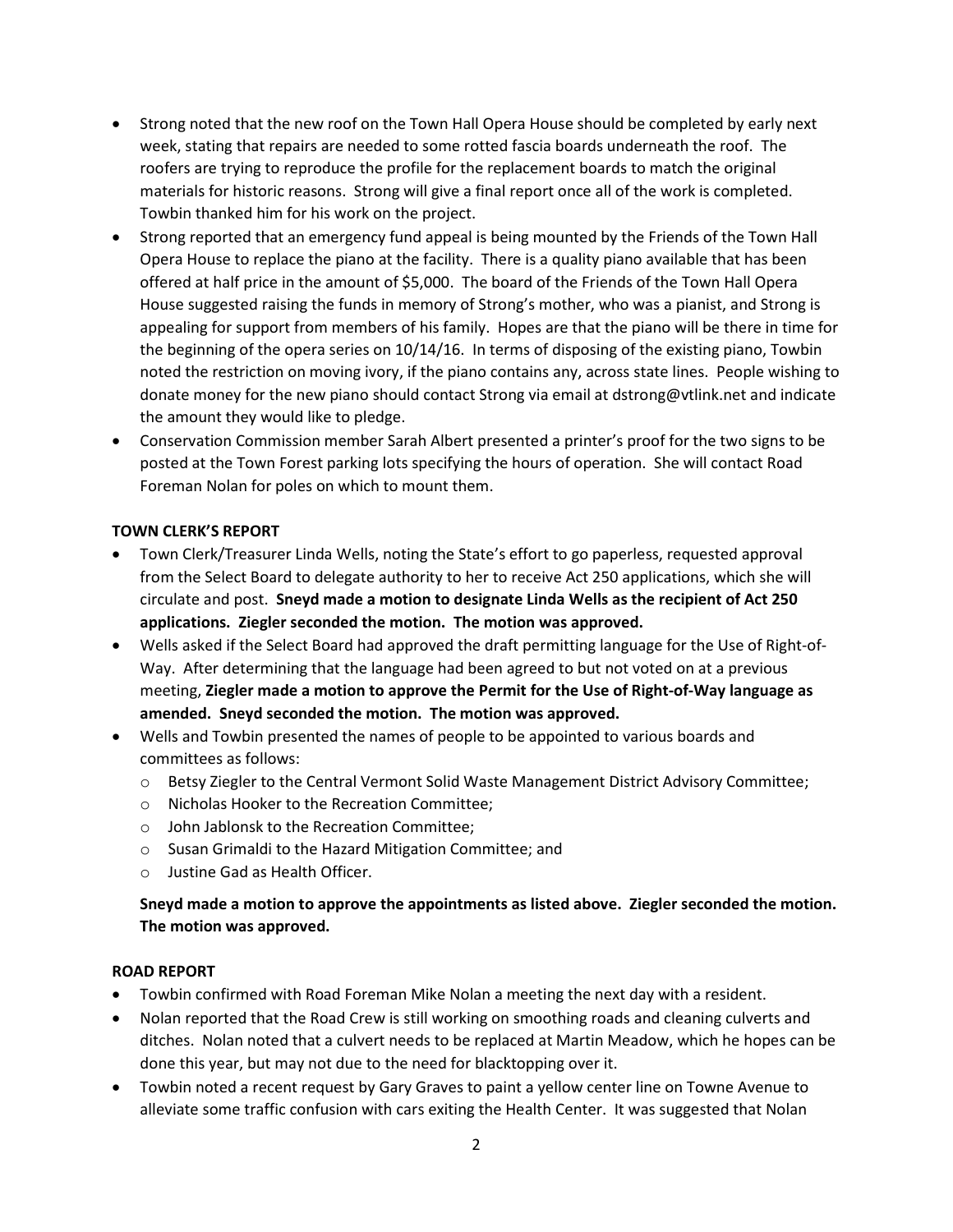perhaps touch base with Graves, and due to the cost of line painting —one dollar per foot—that Nolan measure and report back to Towbin the distance from Route 2 to Walker Avenue. Towbin stated that there may be money in the budget because the Town may not purchase a second radar sign, noting that he has sent the damaged one out for repair. Ziegler made a motion to spend up to \$2,000 to paint a center yellow line on Towne Avenue. Sneyd seconded the motion. The motion was approved.

 Sarah Albert asked Nolan about the possibility of smoothing the upper part of Gonyeau Road so that it might be more welcoming to people using the road to go to the Town Forest and whose cars do not have high clearance. Towbin requested that discussion be tabled due to it being a Class 4 road that may have other State requirements.

#### SPEEDING TICKET REVENUES

- Towbin welcomed Brett Meyers from the Washington County Sheriff's Department and briefly reviewed the issue of the steep decline in the Town's ticket revenues. Meyers compared data over the past few years with regard to local speeding and other violations and discussion ensued on various factors affecting the revenues coming to the Town. Sneyd acknowledged the value of a police presence as a deterrent to speeding and other violations.
- Plainfield resident Andrea Stefani asked Meyers about officer training, particularly when dealing with people who have mental health problems. She inquired as to how to let law enforcement know not to use a Taser on someone with epilepsy, from which both she and her daughter suffer. Meyers advised that the person calling in to law enforcement should alert them to the situation and noted that Sheriff's Department personnel do not carry Tasers. Towbin stated that he would pass on the concern to the State Police as well.

#### RESIDENTS' CONCERNS REGARDING GODDARD PROJECT

 A group of residents, some of whom live in close proximity to Goddard College, was present to voice concern about Goddard's plan to possibly implement blasting in order to build a foundation for its proposed woodchip heating plant. The residents claimed that because the possibility of blasting was not included in the original permitting application and is a material change, Goddard needs to file an amended application for both an Act 250 permit and a municipal zoning permit, not just an extension to the existing permits. This would give the residents party status in the process. The residents requested that the Select Board write a letter to Act 250 District 5 Environmental Coordinator Clancy DeSmet requiring Goddard to file an amended application; provide additional details on what steps would be taken to prevent damage to neighbors' properties and wells, and to the Town's water and sewer lines; and how it would indemnify neighbors and the Town if damages from blasting occur. Plainfield's Water/Wastewater Treatment Facility Chief Operator Greg Chamberlin noted both his concern regarding the lack of communication from Goddard directly and what the Town's responsibilities and liabilities would be in the event of damage. Discussion followed on the prospect of a fracture to the asbestos cement pipes that serve Goddard College, which might release asbestos into the water supply in the area, including the Northwood Apartments, and possibly into the wastewater system. After a brief discussion on next steps, Sneyd made a motion to authorize Chamberlin and Town Attorney James Jamele to together contact Goddard College promptly to explore how blasting might affect the water lines, including the issue of liability, and report back to the Select Board. The authorization includes the Select Board's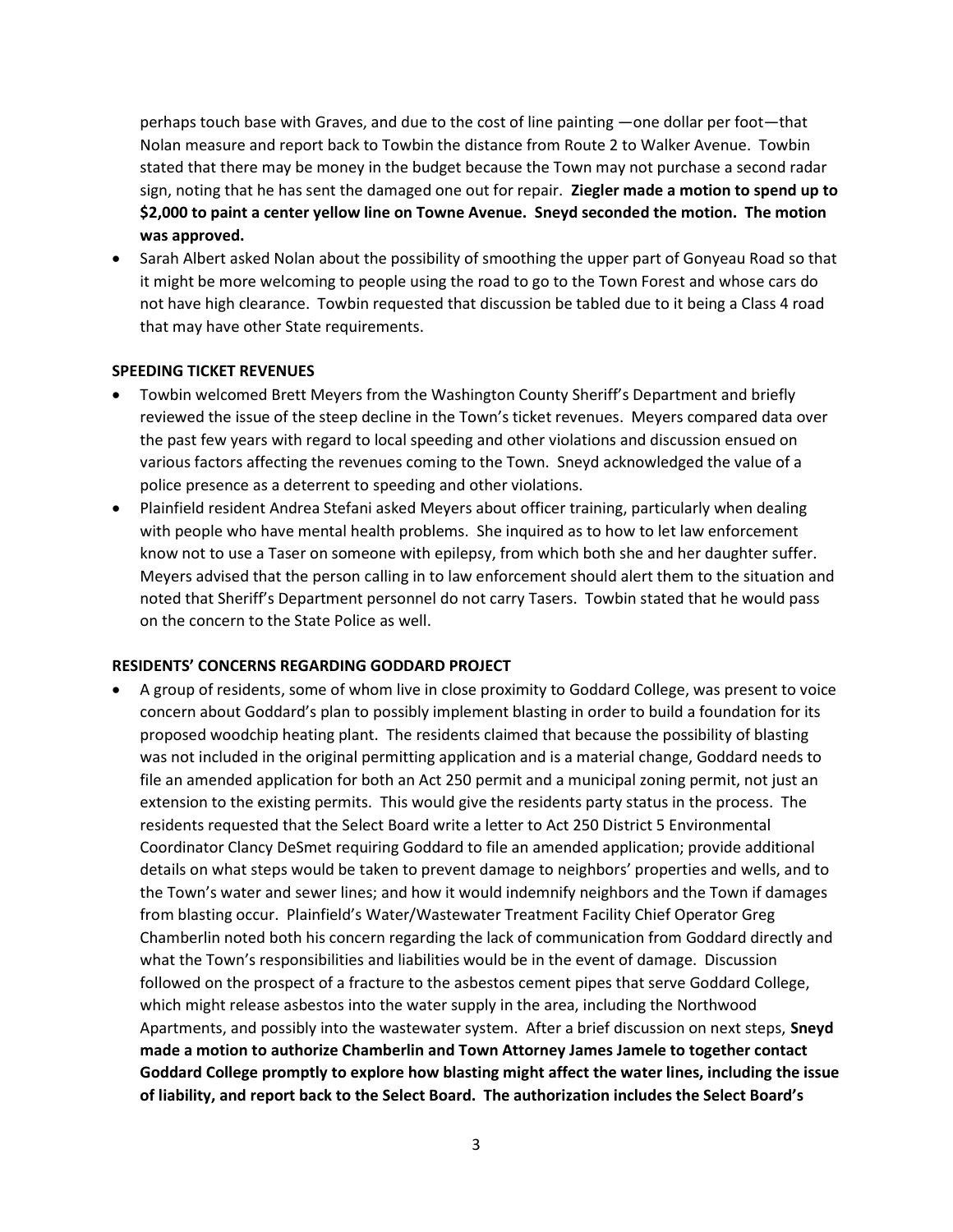consent for Jamele and Chamberlin to write a letter to request information. Ziegler seconded the motion. The motion was approved.

## REVIEW OF OLD HOME DAYS CELEBRATION

 Towbin and Sneyd expressed their deep appreciation for all the work Ziegler put in to coordinate the recent, very successful Old Home Days celebration. Ziegler acknowledged the names of all the individuals, businesses, and organizations that contributed in a number of ways to the event. She recommended considering a few changes for next year, including changing the event back to the second Saturday in September, having two or three organizers instead of just one, enlisting the help of more volunteers, and cutting down on the number of activities in order to focus on those that were more well-attended. Towbin suggested possibly recruiting the help of Eagle Scouts as part of the group's community project activities.

## TOWN CDL TESTING POLICY

 Towbin reviewed his and Road Foreman Nolan's recent experience attending a lecture on Commercial Driving License (CDL) Testing Policy for Towns. Both Towbin and Nolan are now certified in Reasonable Suspicion training to recognize the effects of alcohol and marijuana. While noting that there are possible concerns with the mechanics involved in some of the provisions, Towbin recommended that the Town adopt a CDL Policy, but tabled the issue until the next meeting when Town Clerk Wells was present and it could be more fully discussed.

## CRIME REMEDIATION DISCUSSION: NEIGHBORHOOD WATCH? CAMERAS?

 Towbin noted that there were no residents present to discuss the issue and questioned whether the item should be removed from future agendas. Sneyd stated crime remediation was not a simple issue and noted that there are differences between such concerns in the Village and farther afield. A brief discussion followed regarding possible ways in which both residents and the Town can deter criminal offenses. Ziegler recommended, and Towbin and Sneyd agreed, that they further explore the idea of neighborhood crime watches to find a workable formula for Plainfield.

# OTHER BUSINESS

- Sneyd agreed to post the position description for the Plainfield Emergency Management Director to both Front Porch Forum and Plainfield People, and indicate that interested people should submit a letter of interest and resume to Town Clerk Wells prior to the next Select Board meeting on 10/10/16.
- Towbin will also remind people that Vermont law prohibits posting signs on telephone poles.

## CATERING PERMIT REQUEST

 Lucky Penny LLC, also known as Down Home Kitchen, has requested a catering permit for a concert at Goddard College's Haybarn Theater on 10/14/16. Ziegler made a motion to approve the catering permit request from Lucky Penny LLC, also known as Down Home Kitchens, for a concert at Goddard College's Haybarn Theater on 10/14/16. Sneyd seconded the motion. The motion was approved.